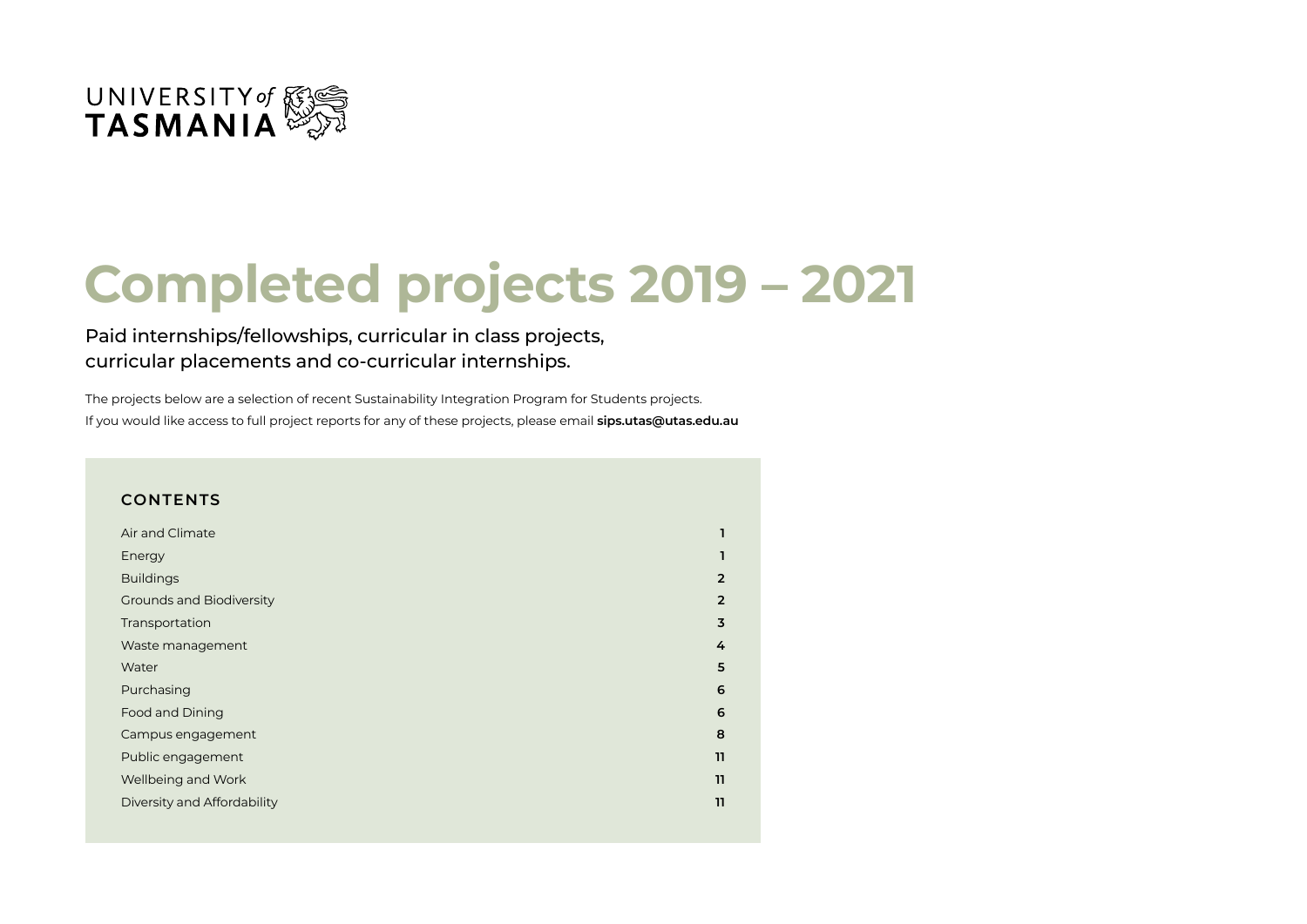### <span id="page-1-0"></span>**Air and Climate**

| Author(s)           | <b>Project Type</b>           | Title                                                         | Summary                                                                                                                               | Completion |
|---------------------|-------------------------------|---------------------------------------------------------------|---------------------------------------------------------------------------------------------------------------------------------------|------------|
| <b>Nate Brennan</b> | Curricular placement (CoBE)   | Emission reduction planning                                   | Analysis of GGH emission source for air travel at the University of Tasmania.                                                         | Oct 2021   |
| Zay Zin             | Paid internship               | Sustainability data analysis                                  | Data analysis contributing to the University's carbon neutral<br>certification and the University's biennial Travel Behaviour Survey. | Nov 2021   |
| <b>Jiaying Guo</b>  | Paid internship               | Emission reduction study for<br>catering                      | Analysis of carbon emissions from catering at the University<br>with recommendations for emission reduction initiatives.              | Nov 2021   |
| Various             | Professional placement (CoSE) | Emission reduction study                                      | Review of one GGH emission source at the University of Tasmania.                                                                      | Nov 2021   |
| Sarah Hettema       | Co-curricular internship      | Carbon footprint and offsetting<br>opportunities for students | Understanding where students are flying from to attend the University<br>of Tasmania and options for them to offset their flights.    | Nov 2019   |
| Qiong Hu (Chris)    | Curricular placement (STED)   | Climate change strategies<br>at Australian universities       | Benchmarking study to assess climate change mitigation<br>and adaptation strategies at Australian universities.                       | Nov 2019   |

#### **Energy**

| Author(s)            | <b>Project Type</b>         | <b>Title</b>    | Summary                                                          | Completion |
|----------------------|-----------------------------|-----------------|------------------------------------------------------------------|------------|
| <b>Louis Barnett</b> | Paid internship             | Energy audit    | Energy auditing of University Centre, Sandy Bay campus.          | May 2021   |
| Various              | Curricular placement (CoBE) | Energy audit    | Energy audit of Morris Miller Building, Sandy Bay campus.        | May 2021   |
| Jingyi Li (Chloe)    | Curricular placement (CoBE) | Night lighting  | Night lighting cost-benefit analysis for university campuses.    | May 2021   |
| <b>Zi Long Chow</b>  | Paid internship             | Energy auditing | Energy auditing with students at the Launceston Clinical School. | Oct 2021   |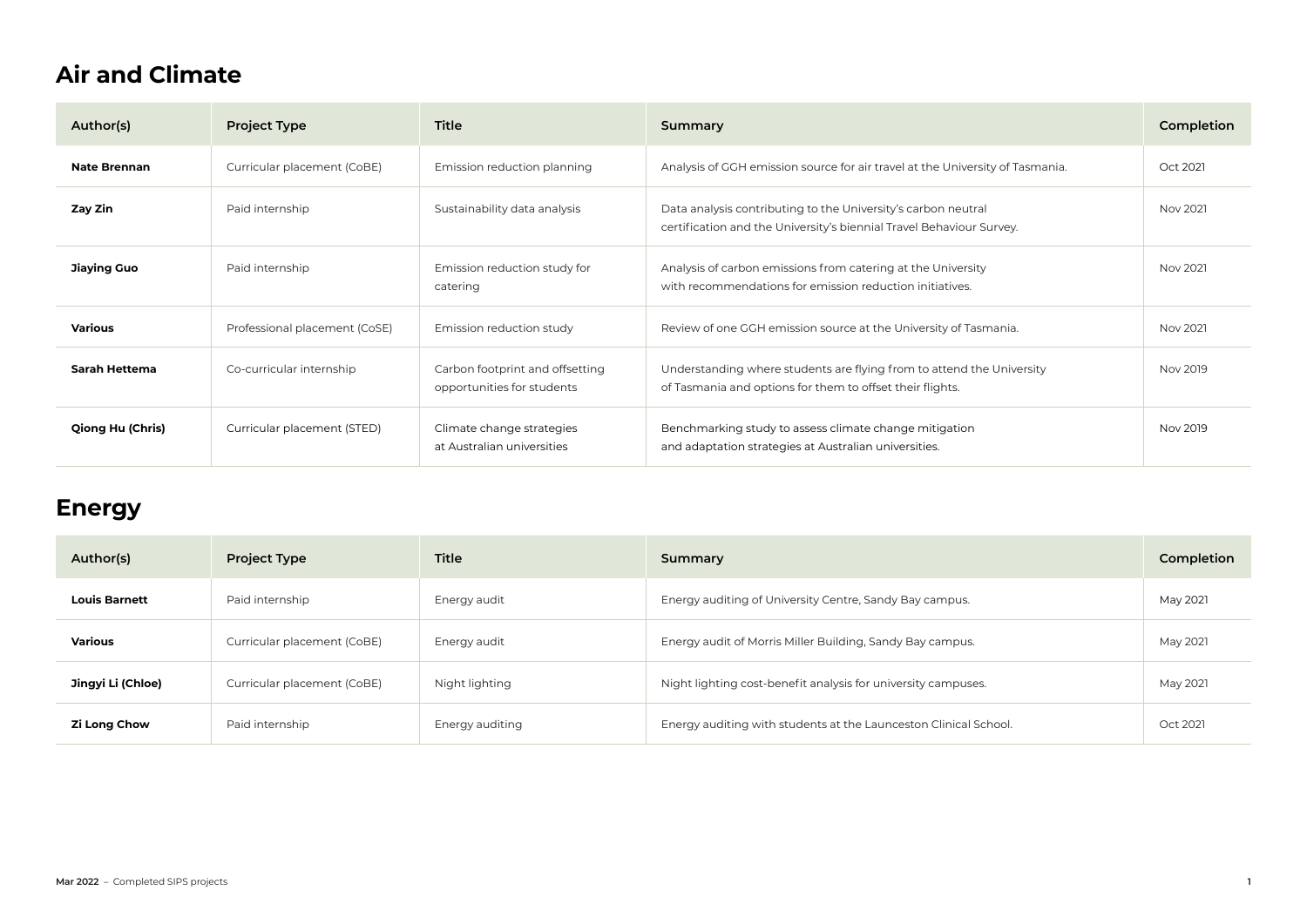## <span id="page-2-0"></span>**Buildings**

| Author(s) | <b>Project Type</b>           | <b>Title</b>                              | Summary                                                                                                      | Completion |
|-----------|-------------------------------|-------------------------------------------|--------------------------------------------------------------------------------------------------------------|------------|
| Various   | Professional placement (CoSE) | Urban greening opportunities<br>in Hobart | Urban greening and the energy efficiency of the built environment<br>at Hobart Student Living accommodation. | May 2021   |

## **Grounds and Biodiversity**

| Author(s)                                | <b>Project Type</b>        | <b>Title</b>                                                            | Summary                                                                                                                                                                                                                                                                                                                                                                                                          | Completion |
|------------------------------------------|----------------------------|-------------------------------------------------------------------------|------------------------------------------------------------------------------------------------------------------------------------------------------------------------------------------------------------------------------------------------------------------------------------------------------------------------------------------------------------------------------------------------------------------|------------|
| Zoe Bucher- Edwards                      | Paid fellowship            | Biodiversity citizen science                                            | Facilitation support for the BioBlitz for Science in the Dark, Science in the<br>Park and the schools BioBlitz.                                                                                                                                                                                                                                                                                                  | Dec 2021   |
| Zoe Bucher- Edwards                      | Paid internship            | Biodiversity citizen science                                            | Designing and coordinating the first BioBlitz on campus in the Thomas<br>Crawford Trail for Biodiversity Day. Hosting Wild Pollinator Count Day.                                                                                                                                                                                                                                                                 | Jun 2021   |
| <b>Ishara Love</b>                       | Paid internship            | Sustainable grounds                                                     | Review the current approach to pest management, and the use of pesticides on<br>campus, to make best practice recommendations for soil health and biodiversity.                                                                                                                                                                                                                                                  | Dec 2021   |
| Kawinwit<br>Kittipalawattanapol<br>(Ink) | Paid fellowship            | Biodiversity and natural<br>environment on campus<br>(Sandy Bay campus) | This project is to review the draft biodiversity and natural environment briefing<br>paper for submission to the Sustainability Committee and to encourage students'<br>engagement in the campus environments through the creation of a biological<br>sciences student society with the TUU and a fun engaging game to launch the<br>society during Orientation Week called the 'Natural Values Scavenger Hunt'. | Dec 2021   |
| <b>Charlie Greenwell</b>                 | Curricular Honours project | Water management in Hobart CBD                                          | Identify water availability, efficient use and management for Hobart CBD<br>properties to improve storm water management.                                                                                                                                                                                                                                                                                        | Dec 2020   |
| <b>Eloise Bennett</b>                    | Paid internship            | Marine biodiversity trail                                               | Part 1. Student engagement in biodiversity on campus, creating a marine<br>biodiversity trail for Hobart CBD and Sandy Bay campuses.<br>Part 2. Creating interviews with staff and key community stakeholders at<br>each point to explain the key learnings and features of each place.                                                                                                                          | Dec 2020   |
| <b>Rani Greig</b>                        | Paid internship            | Marine biodiversity project review                                      | Reviewing and compiling information about previous projects with students<br>at Newnham Creek in preparation for future reserve management and<br>regeneration activities with student at Newnham Creek.                                                                                                                                                                                                         | Dec 2020   |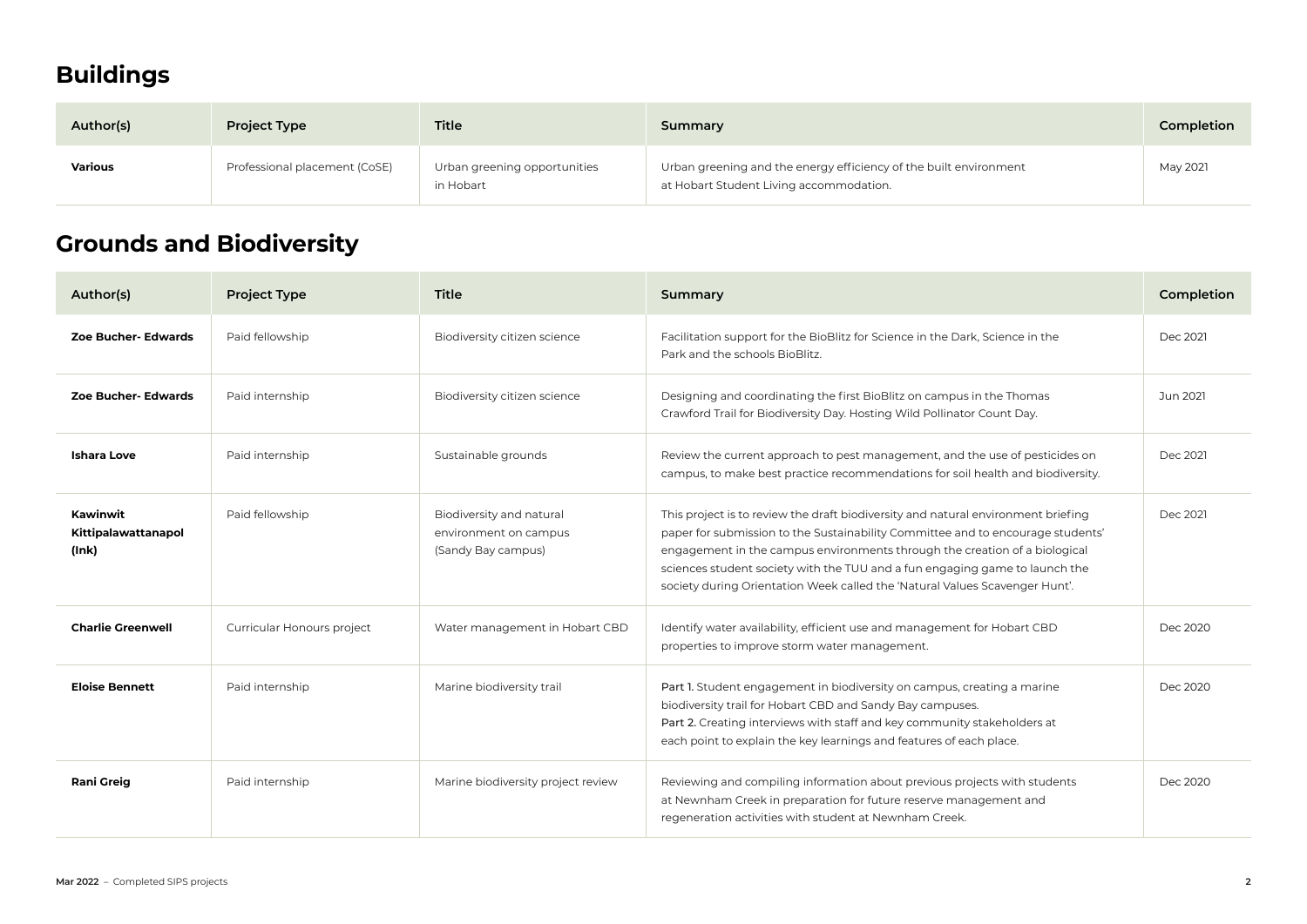<span id="page-3-0"></span>

| Author(s)                      | <b>Project Type</b> | <b>Title</b>                                          | Summary                                                                                                                                                                                                                                               | Completion |
|--------------------------------|---------------------|-------------------------------------------------------|-------------------------------------------------------------------------------------------------------------------------------------------------------------------------------------------------------------------------------------------------------|------------|
| Laura Beryl<br>Elizabeth Smith | Paid internship     | Biodiversity - pollinator guide<br>(Sandy Bay campus) | The project has reviewed other University's actions to support biodiversity on campus,<br>sought to understand which student groups are active in the field of biodiversity and<br>what research has been done in the past on biodiversity on campus. | Jun 2021   |

## **Transportation**

| Author(s)                                     | <b>Project Type</b>              | Title                                                      | Summary                                                                                                                                                                                                   | Completion |
|-----------------------------------------------|----------------------------------|------------------------------------------------------------|-----------------------------------------------------------------------------------------------------------------------------------------------------------------------------------------------------------|------------|
| <b>Quin Welsford-Brink</b>                    | Paid fellowship                  | Student Travel Behaviour<br>Survey analysis                | Analysis of the University of Tasmania's 2021 biennial Travel Behaviour Survey<br>results for students.                                                                                                   | Dec 2021   |
| Xun Jin Wong (Jacob)                          | Curricular placement (CoBE)      | Evaluating bicycle storage<br>on University campuses       | Bike register for University staff and students, promotion of the new register<br>and analysis of current bicycle locker management.                                                                      | May 2021   |
| <b>Various</b>                                | Curricular in class project      | Digitisation of sustainable<br>transport data              | To develop and publish a web-based app that will allow UTAS staff and volunteers to<br>digitally enter data on push bikes, electric bikes and motorcycles parked at our main<br>north and south campuses. | May 2020   |
| <b>Juan Martin</b><br><b>Rodriguez Ortega</b> | Paid internship                  | North West Coastal Bike<br>Path (Newnham)                  | Active transport - designs for a bike hub and water refill station<br>for the north west coastal bike path.                                                                                               | Nov 2019   |
| <b>Ryan Lottering</b>                         | Paid internship                  | Ride2Work (Newnham)                                        | Active transport – design and organization of the Ride2Work event<br>for staff and students at Newnham campus.                                                                                            | Nov 2019   |
| Jie Wen (Jane)                                | Co-curricular internship (IPREP) | Ride2Work (Sandy Bay)                                      | Active transport - design and organization of the Ride2Work event<br>for staff and students at Sandy Bay campus.                                                                                          | Nov 2019   |
| May Zhao and<br><b>Charles Ma</b>             | Curricular placement (TSBE)      | Cost benefit analysis of<br>car share schemes              | Analysis of the cost benefit for students using a car share scheme<br>at Sandy Bay Accommodation Services.                                                                                                | Nov 2019   |
| <b>Guozi Liang (Doris)</b>                    | Curricular placement (STED)      | Evaluating campus bike hub<br>use and bike facilities maps | Evaluating campus bike hub use and bike facilities maps.                                                                                                                                                  | Jun 2019   |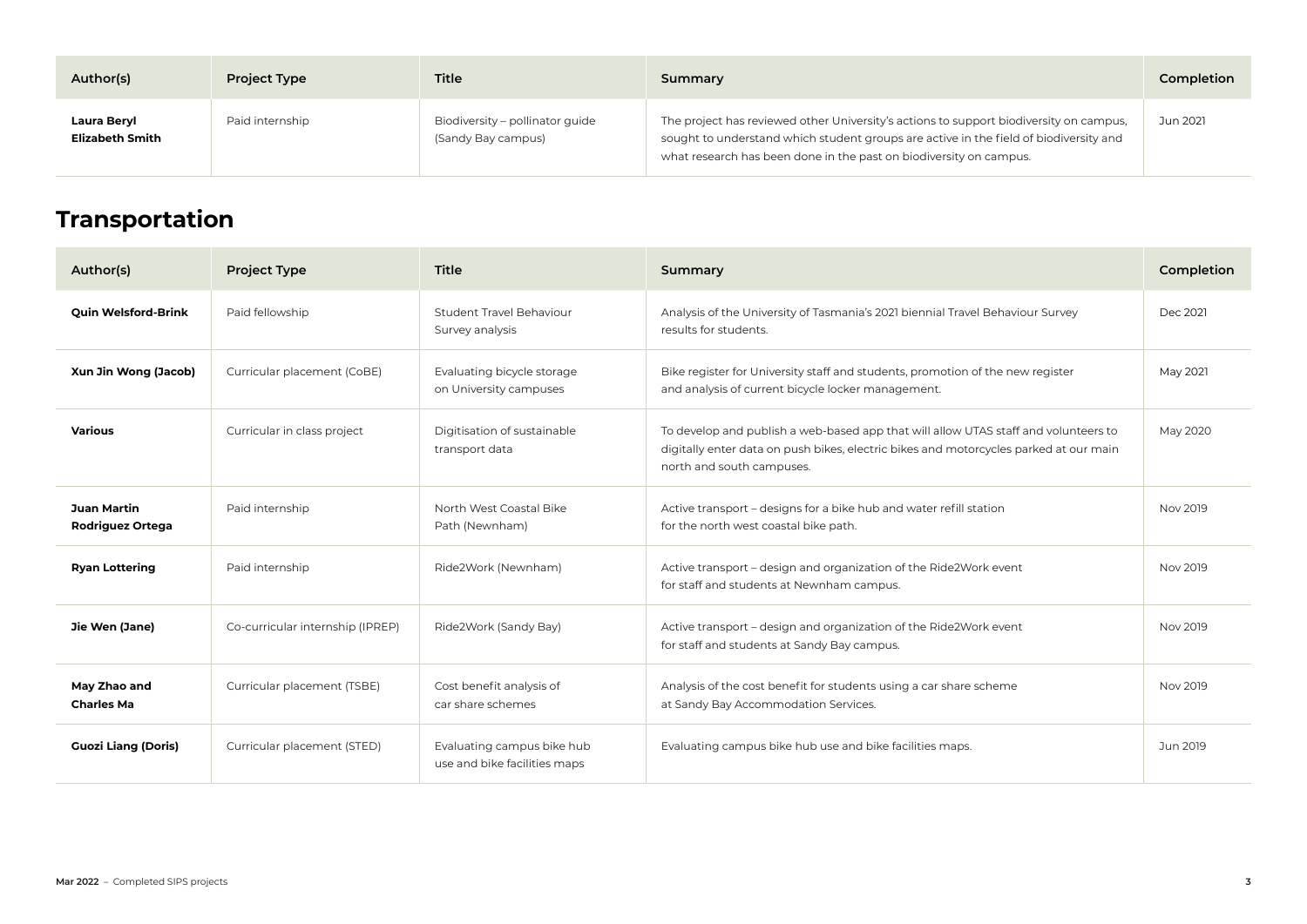#### <span id="page-4-0"></span>**Waste management**

| Author(s)                                 | <b>Project Type</b>         | <b>Title</b>                                  | Summary                                                                                                                                                                                                                                                                                                                    | Completion |
|-------------------------------------------|-----------------------------|-----------------------------------------------|----------------------------------------------------------------------------------------------------------------------------------------------------------------------------------------------------------------------------------------------------------------------------------------------------------------------------|------------|
| <b>Alice Curtain</b>                      | Curricular Honours project  | Reducing single-use plastics<br>on campus     | Audit and review of single-use plastic packaging with staff at<br>University of Tasmania Sandy Bay campus.                                                                                                                                                                                                                 | Nov 2021   |
| <b>Milly Gatehouse</b>                    | Paid internship             | Reducing waste to landfill                    | Student plastics minimisation program, review of plastics bans at other Universities<br>and provide recommendations for University of Tasmania. Student representative at<br>plastics minimization.                                                                                                                        | May 2021   |
| <b>Beth Niroomand- Rad</b>                | Paid internship             | Reducing waste to landfill                    | Benchmarking the proposed Container Refund Scheme (CRS) for the University.                                                                                                                                                                                                                                                | Oct 2021   |
| Quin Welsford- Brink                      | Paid internship             | Reducing waste to landfill                    | Analysis of waste data from University accommodation sites, to encourage<br>consistent services and support for move- in and move-out periods to<br>encourage reuse and reduce waste to landfill.                                                                                                                          | May 2021   |
| Jasveen Kaur                              | Paid internship             | Waste audit for Launceston<br>Clinical School | Waste audit for Launceston Clinical School.                                                                                                                                                                                                                                                                                | Dec 2021   |
| <b>Bishop Panta</b>                       | Curricular placement (CoBE) | Recycling Walls                               | Design and creation of an interactive dashboard for Recycling Wall data. Data analysis<br>of recycling streams available in 23 Recycling Walls at University of Tasmania.                                                                                                                                                  | Oct 2021   |
| <b>Ruowen Deng</b><br>and Danli Yuan      | Curricular placement (CoBE) | Visual waste audit for<br>Sandy Bay campus    | Skip bin audit for Sandy Bay campus, to assist Bin Sensor verification and improve<br>waste communications for cleaning staff. Before introduction of new staff bin system.                                                                                                                                                | May 2021   |
| Sabina Magar and<br><b>Nishchal Thapa</b> | Curricular placement (CoBE) | Visual waste audit for<br>Sandy Bay campus    | Skip bin audit for Sandy Bay campus, to assist Bin Sensor verification and improve<br>waste communications for cleaning staff. After introduction of new staff bin system.                                                                                                                                                 | Oct 2021   |
| Various                                   | Curricular in class project | Online Tasmanian Recycling Index              | Searchable Tasmania-wide waste and recycling index hosted on a webpage.                                                                                                                                                                                                                                                    | Oct 2021   |
| Various                                   | Curricular in class project | Waste communications                          | Design a cover (lid or box) for the three wheelie bins streams at large University<br>events (Orientation/Open Days) that is both visually appealing and can assist<br>people to understand what can go in each bin.                                                                                                       | Dec 2021   |
| Various                                   | Curricular in class project | Reducing waste to landfill<br>with students   | The creative challenge for Developing you Creative and Entrepreneurial Potential is<br>to identify creative ways to engage with students arriving on campus from diverse<br>backgrounds to communicate both what waste and recycling services are available<br>to them and how to identify which materials are recyclable. | Feb 2021   |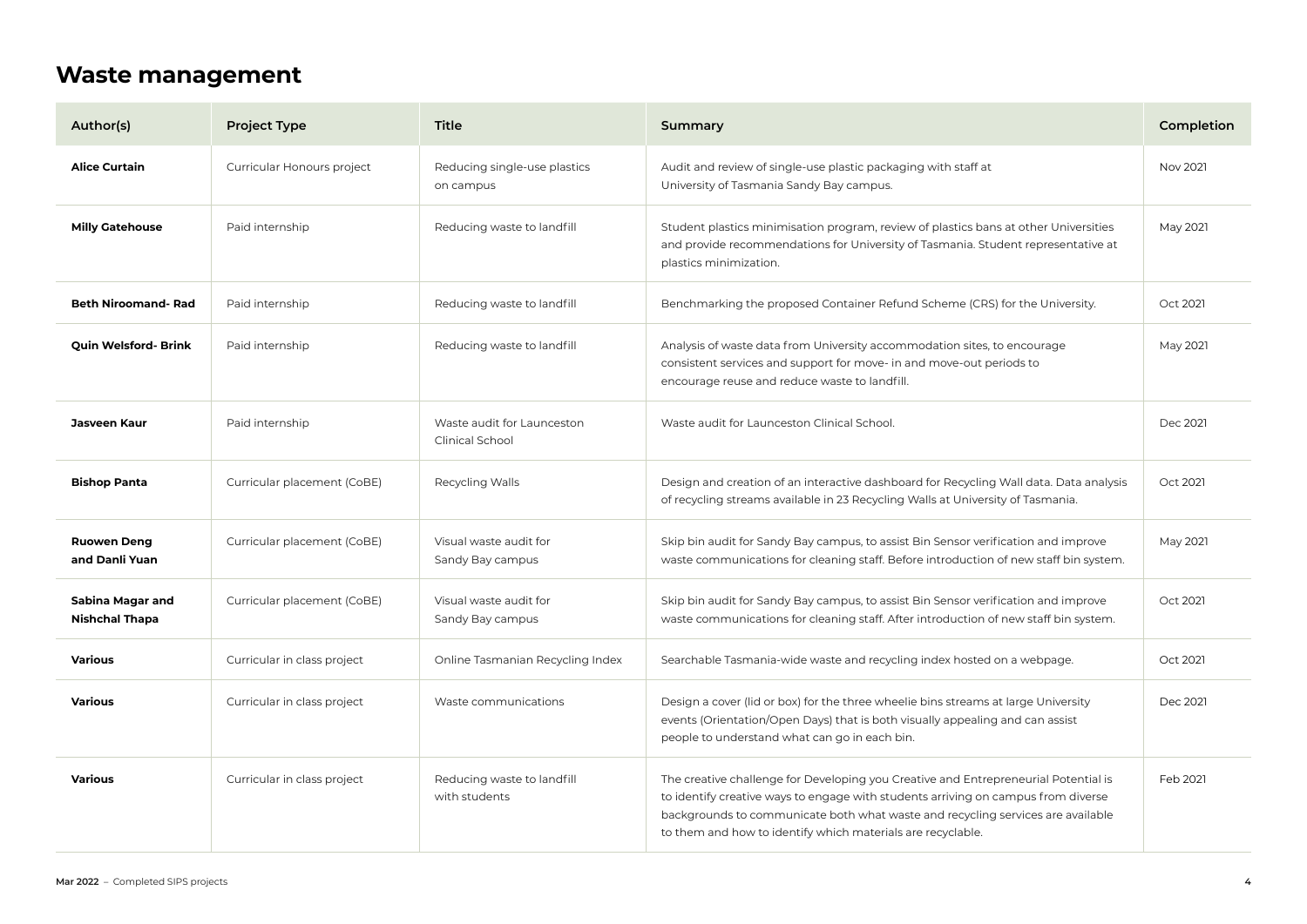<span id="page-5-0"></span>

| Author(s)                 | <b>Project Type</b>         | <b>Title</b>                                             | Summary                                                                                                                                                                                                                                                                                         | Completion |
|---------------------------|-----------------------------|----------------------------------------------------------|-------------------------------------------------------------------------------------------------------------------------------------------------------------------------------------------------------------------------------------------------------------------------------------------------|------------|
| <b>Kenneth Wu</b>         | Paid fellowship             | Reducing waste to landfill during<br>the COVID lockdowns | Enable behaviour change to reduce waste through identifying waste challenges and<br>waste streams through the online Waste Diary Challenge.                                                                                                                                                     | Nov 2020   |
| Jessica Parr              | Curricular placement (CoBE) | Circular economy research<br>for printer cartridges      | Reviewing available life cycle assessments for printer cartridge recycling in Australia,<br>printer cartridges are one item collected through the recycling walls as part of circular<br>economy approach to reusing materials.                                                                 | Oct 2020   |
| <b>Isobel Nass</b>        | Curricular placement (CoBE) | Reducing waste to landfill<br>with Student Living        | Update the information and social media marketing from previous years for Student<br>Living to assist students avoid waste to landfill when moving out of residential<br>accommodation. Consult with Student Living staff for advice and feedback on the<br>information and marketing campaign. | Oct 2020   |
| <b>Joy Pfleger</b>        | Paid internship             | Reducing waste to landfill -<br>Sandy Bay campus         | Analysis of waste concerns for Chemistry building and CSL Lab staff, identify and<br>research options for reducing plastic waste to landfill.                                                                                                                                                   | Nov 2019   |
| Christoph Julian Kartzoff | Paid internship             | Recycling walls                                          | Discuss with Waste Education Officers the recycling walls impact, performance,<br>challenges and opportunities at two local councils, and assess the feasibility of a<br>similar recycling wall for either a Hobart or Sandy Bay site on campus.                                                | Jun 2019   |
| Anna Zimmern              | Paid internship             | Waste reduction<br>education materials                   | Revision of education materials to design new communications for staff and students<br>for events and orientation week stalls. The purpose of the new communication<br>materials is to encourage waste reduction.                                                                               | Jun 2019   |

#### **Water**

| Author(s)            | <b>Project Type</b>                 | Title                                                                | Summary                                                                                          | Completion |
|----------------------|-------------------------------------|----------------------------------------------------------------------|--------------------------------------------------------------------------------------------------|------------|
| Kyla Langotsky       | Co-curricular internship            | Drinking water accessibility for<br>students on the Sandy Bay campus | Mapping drinking water stations and student access to drinking water<br>at the Sandy Bay campus. | Nov 2019   |
| <b>Paul Lavellee</b> | Co-curricular internship            | Designing Marine Ecosystem Day                                       | Designing a program for engaging students in the marine environment in Hobart.                   | Nov 2019   |
| Jia Sheng Danny Tan  | Co-curricular internship<br>(IPREP) | Reducing water pollution through<br>student engagement               | Researching water pollution and communicating mitigation actions with students.                  | Aug 2020   |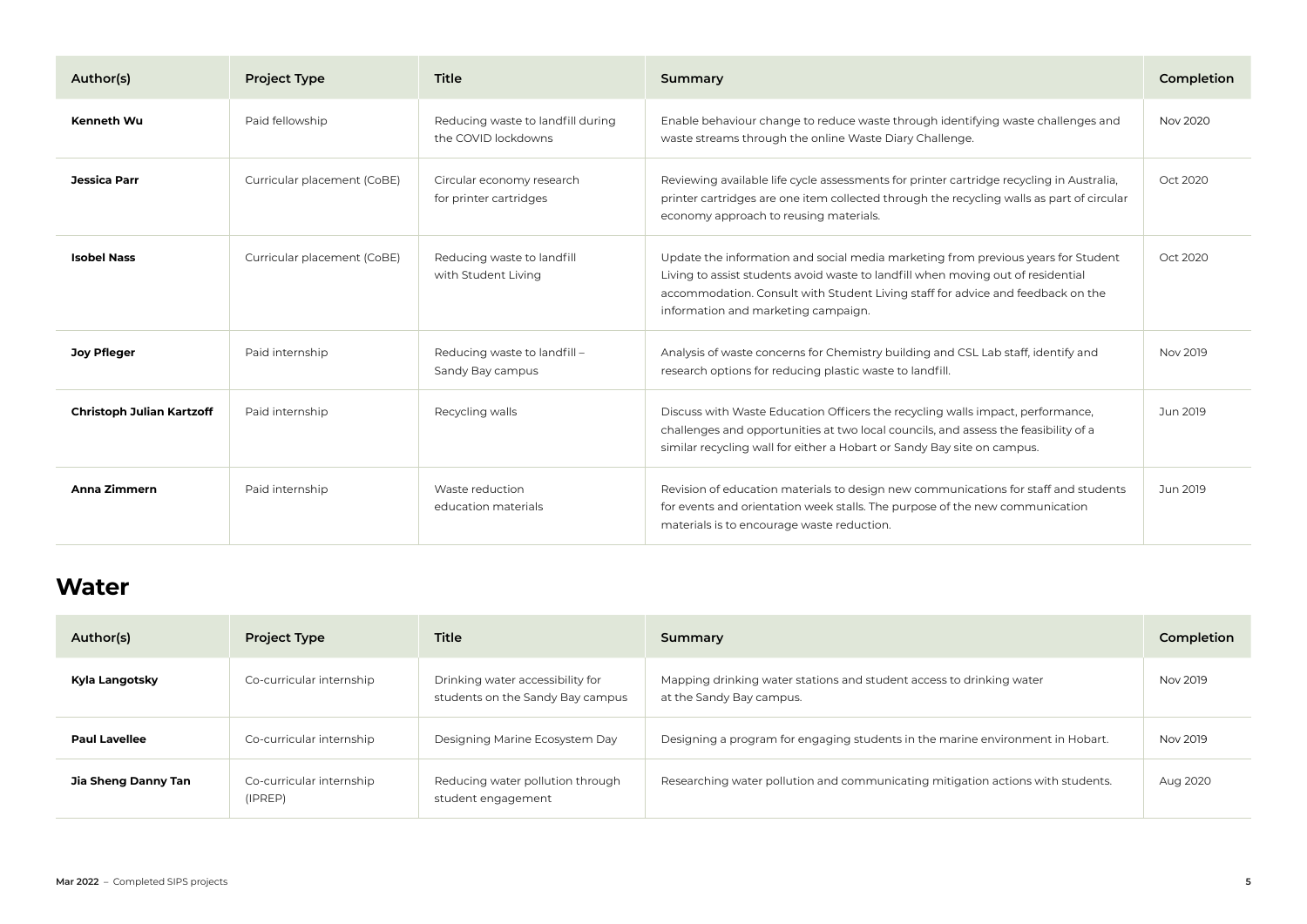<span id="page-6-0"></span>

| Author(s)                             | <b>Project Type</b> | <b>Title</b>                                     | Summary                                                                                                                                                           | Completion |
|---------------------------------------|---------------------|--------------------------------------------------|-------------------------------------------------------------------------------------------------------------------------------------------------------------------|------------|
| Kawinwit<br>Kittipalawattanapol (Ink) | Paid internship     | Water management on campus<br>(Sandy Bay campus) | Assessment of current water resource management on campus and how water use<br>is communicated with students, including recommendations for future SIPS projects. | Jun 2019   |

## **Purchasing**

| Author(s)             | <b>Project Type</b>         | Title                                                            | Summary                                                                                                                                                                                                                           | Completion |
|-----------------------|-----------------------------|------------------------------------------------------------------|-----------------------------------------------------------------------------------------------------------------------------------------------------------------------------------------------------------------------------------|------------|
| Samia                 | Curricular placement (CoBE) | Re-Use Program                                                   | Analysis of furniture procurement and Re-use Program data.                                                                                                                                                                        | Oct 2021   |
| <b>Isobel Nass</b>    | Curricular placement (CoBE) | Ethical bedding options                                          | Research ethical suppliers for durable bedding for Study Abroad and<br>Exchange welcome packs for students arriving at the University in 2021,<br>contributing to reducing waste to landfill.                                     | Oct 2020   |
| Ngoc Duy Vo (Yugi)    | Paid internship             | Sustainable Procurement<br>(Sandy Bay campus)                    | The project reviewed the new Australian Modern Slavery Act, the University's<br>obligations under the Act and the student will be giving a presentation to the<br>Procurement Team with information about complying with the Act. | Jun 2019   |
| Aaron (Haoxiang) Yang | Curricular placement        | Gap analysis for STARS and ISO<br>20400 for the Procurement Team | Access the requirements and overlap between reporting for STARS and ISO 20400.                                                                                                                                                    | Nov 2019   |

## **Food and Dining**

| Author(s)              | <b>Project Type</b> | Title                                                     | Summary                                                                                                                                                                 | Completion |
|------------------------|---------------------|-----------------------------------------------------------|-------------------------------------------------------------------------------------------------------------------------------------------------------------------------|------------|
| Sandra Murray          | PhD project         | Food equity and justice                                   | Exploring food justice at the University – using a participatory action research (PAR)<br>approach with staff and students to co-design a fair food on campus strategy. | 2022       |
| <b>Alex Mcarthur</b>   | Paid internship     | Sustainable food and gardens                              | Scoping study on the future for Source on Sandy Bay campus, the Domain<br>and Hobart rooftop gardens.                                                                   | Dec 2021   |
| Jasmine K Ling         | Paid internship     | Sustainable food and gardens                              | Benchmarking sustainable food on campus strategies at universities.                                                                                                     | May 2021   |
| <b>Tomas Crossland</b> | Paid internship     | Student sustainability engagement<br>for food and gardens | Wicking bed building for student accommodation at the Atrium Apartments,<br>Rural Clinical School at the North West campus.                                             | Oct 2021   |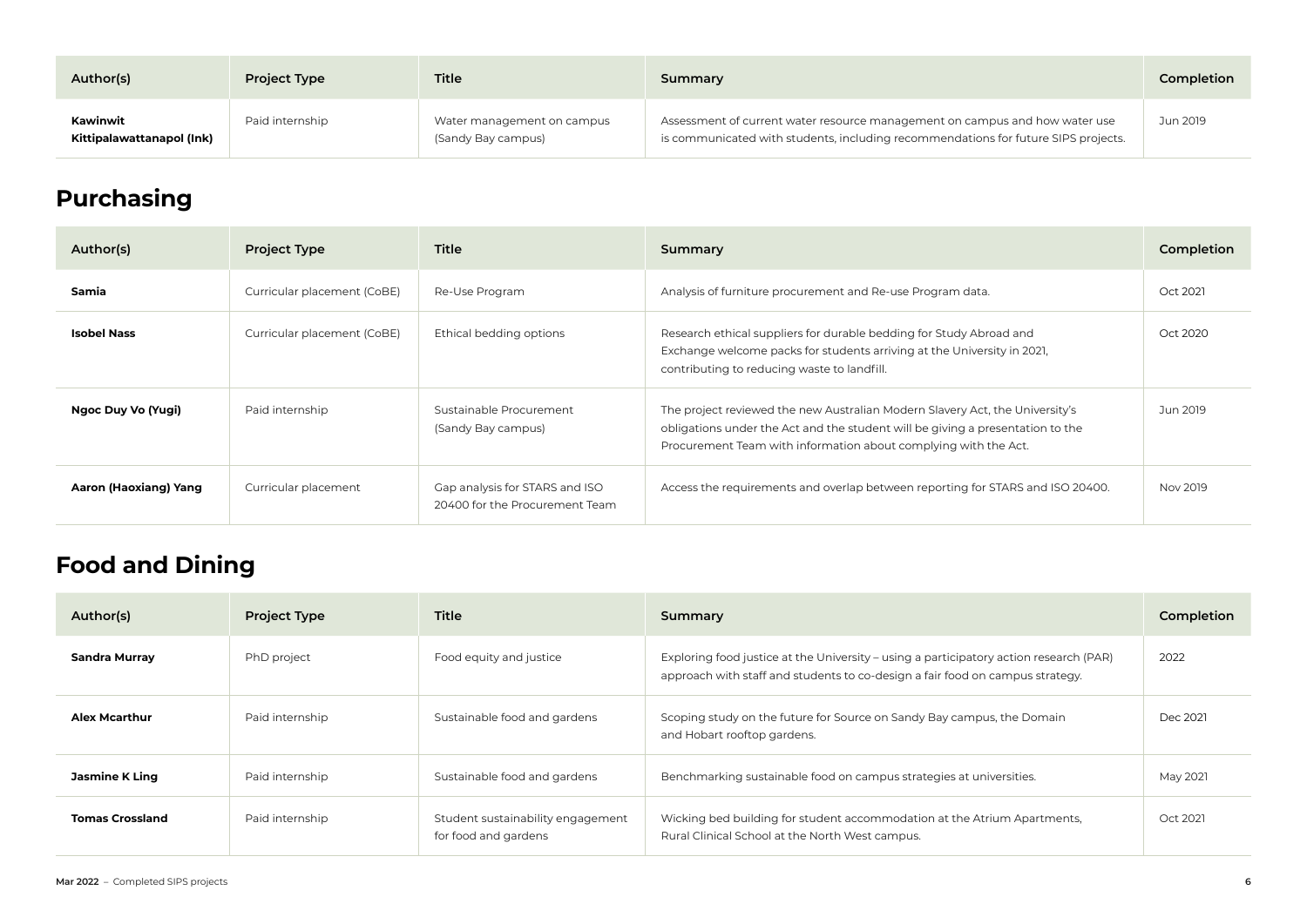| Author(s)                              | <b>Project Type</b>         | Title                                                                                                              | Summary                                                                                                                                                                                                                                                                                                                                                                                                                                                                                                                                                                                                                                                | Completion |
|----------------------------------------|-----------------------------|--------------------------------------------------------------------------------------------------------------------|--------------------------------------------------------------------------------------------------------------------------------------------------------------------------------------------------------------------------------------------------------------------------------------------------------------------------------------------------------------------------------------------------------------------------------------------------------------------------------------------------------------------------------------------------------------------------------------------------------------------------------------------------------|------------|
| <b>Various</b>                         | Curricular in class project | Food and gardens (vegetable box<br>programs on campus for students)                                                | Consulting and assisting with the development of nutrition education programs for<br>specific community groups - i.e. including engaging with community to understand<br>their priorities and developing resources. Evaluate current or previous food and<br>nutrition projects which may include developing an evaluation plan, collecting<br>data and making recommendations.                                                                                                                                                                                                                                                                        | Oct 2021   |
| <b>Mahalia White-</b><br><b>McColl</b> | Paid internship             | Food relief resource for students                                                                                  | A state-wide resource available online for students with information<br>and contacts for food relief support.                                                                                                                                                                                                                                                                                                                                                                                                                                                                                                                                          | Oct 2021   |
| <b>Ada Lester</b>                      | Paid internship             | Student engagement in<br>sustainability (focus on food<br>gardens) at Hobart City Apartments                       | The project is to support Phase 2 at the Hobart City Apartments in the walkway<br>above Fernery Lane. Phase 2 includes two one-day events, the second event is a<br>student engagement day organised by the Sustainability Team and Student Living<br>for students to build and plant three new wicking beds made from recycled plastics,<br>and a wicking bed and street library made from reclaimed timbers as part of the<br>expansion of the student garden area at Student Living. Students were hands on<br>for the day, and in the lead up were invited to contribute books for the street library<br>and food plant ideas for the garden beds. | Jul 2020   |
| <b>Mahalia White-</b><br><b>McColl</b> | Paid internship             | Student engagement in<br>sustainability (focus on food<br>gardens) at Hobart City Apartments<br>(Sandy Bay campus) | The project is to support Phase 2 in the public courtyard at the Hobart City<br>Apartments. Phase 2 includes two one-day events, the first was a student and<br>local business engagement day organised by the Sustainability Team and Student<br>Living for students and members of the local community to learn how to build self-<br>watering wicking beds, choose plants and maintain the beds. The day is designed to<br>encourage students and local business to get involved and feel comfortable using<br>the public courtyard space to enable future events in the courtyard.                                                                 | Mar 2020   |
| <b>Chester James-Smith</b>             | Paid internship             | Reducing food waste (Rural Clinical<br>School students living in Atrium<br>Apartments, Burnie)                     | Continuing oversight of the student managed compost bin at the Atrium<br>Apartments and create new herb garden for students.                                                                                                                                                                                                                                                                                                                                                                                                                                                                                                                           | Nov 2019   |
| Yangi Wang                             | Curricular placement (CALE) | Social work and sustainability                                                                                     | Food gardens for students living in accommodation services (Sandy Bay campus).                                                                                                                                                                                                                                                                                                                                                                                                                                                                                                                                                                         | Nov 2019   |
| Thi Kim Anh<br>Nguyen (Kim)            | Paid internship             | Mapping food gardens on campus                                                                                     | Key staff involved in food gardens at Cradle Coast, Newnham, Sandy Bay and<br>Taroona sites have been consulted about current food gardens. Information has<br>been collected for a map to show where the gardens are, what types of food is<br>being grown and how students can get involved in the gardens. The student<br>has also mapped the size and location of the gardens.                                                                                                                                                                                                                                                                     | Jun 2019   |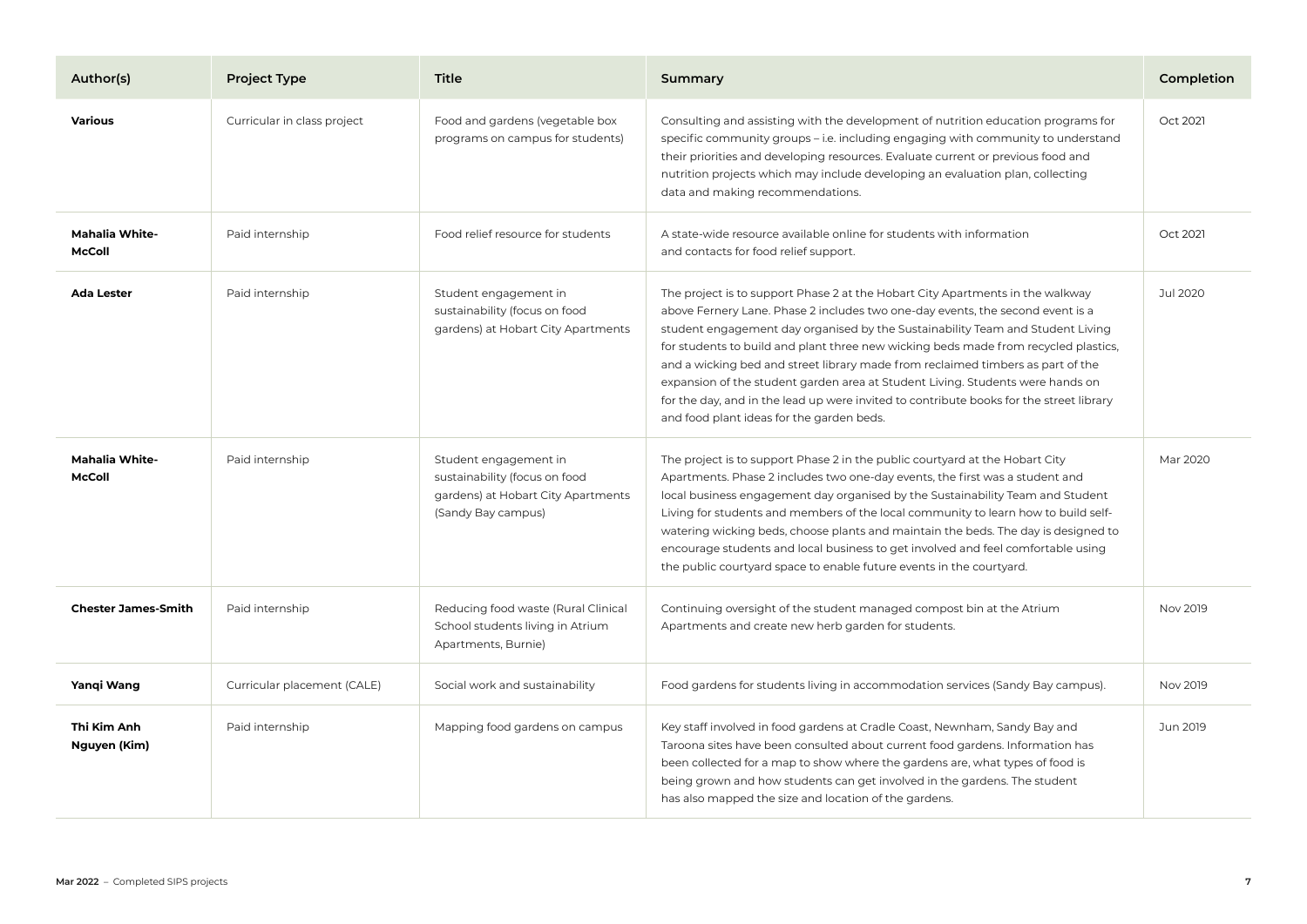<span id="page-8-0"></span>

| Author(s)          | <b>Project Type</b> | Title                                                 | Summary                                                                                                                                       | Completion |
|--------------------|---------------------|-------------------------------------------------------|-----------------------------------------------------------------------------------------------------------------------------------------------|------------|
| Nha Ky Huynh (Nya) | Paid internship     | Foodscape mapping<br>(Newnham campus)                 | Foodscape mapping report for the Newnham campus, considering students'<br>access to food, using an example from the University of California. | Jun 2019   |
| Jessica Parr       | Paid internship     | Tackling food waste with<br>students (Newnham campus) | Researching food waste for students living in accommodation services in Newnham.                                                              | Jun 2019   |
| <b>Isobel Nass</b> | Paid internship     | Reducing food waste<br>(Rural Clinical School)        | Reducing food waste to landfill from students at the Rural Clinical School, Burnie.                                                           | Jun 2019   |

### **Campus engagement**

| Author(s)             | <b>Project Type</b> | Title                                                             | Summary                                                                                                                                                                                                                                                                                            | Completion |
|-----------------------|---------------------|-------------------------------------------------------------------|----------------------------------------------------------------------------------------------------------------------------------------------------------------------------------------------------------------------------------------------------------------------------------------------------|------------|
| <b>Timothy Boyle</b>  | Paid fellowship     | Student governance<br>in sustainability                           | Design for the new Students for a Sustainable UTAS working group of the<br>Sustainability Committee, undertake broad student consultation for the working<br>group design and a benchmarking study of how similar groups operate at other<br>universities. Pilot a students working group in 2021. | Nov 2021   |
| Nicky van Dijk        | Paid internship     | Student governance<br>in sustainability                           | Facilitate the development of the scope and EOI process for the working<br>group from 2021 to 2022.                                                                                                                                                                                                | Nov 2021   |
| Ashwag Madkhali       | Paid fellowship     | Sustainability engagement                                         | Development of the Sustainable Event Guide and support for the<br>Green Impact Program.                                                                                                                                                                                                            | Dec 2021   |
| Ashwag Madkhali       | Paid internship     | Student engagement - diversity<br>and inclusion in sustainability | Developing an Arabic language student sustainability tour.                                                                                                                                                                                                                                         | May 2021   |
| <b>Natalee Strong</b> | Paid fellowship     | Climate resilience                                                | Development of a Youth Climate Statement and University of Tasmania<br>student involvement in Global Climate Change Week (Student Leadership<br>in Climate Action roundtable).                                                                                                                     | Dec 2021   |
| <b>Natalee Strong</b> | Paid internship     | Peer to peer education for students<br>on climate resilience      | Co-design for a two half day workshop for students on peer to peer<br>education for climate resilience.                                                                                                                                                                                            | Aug 2021   |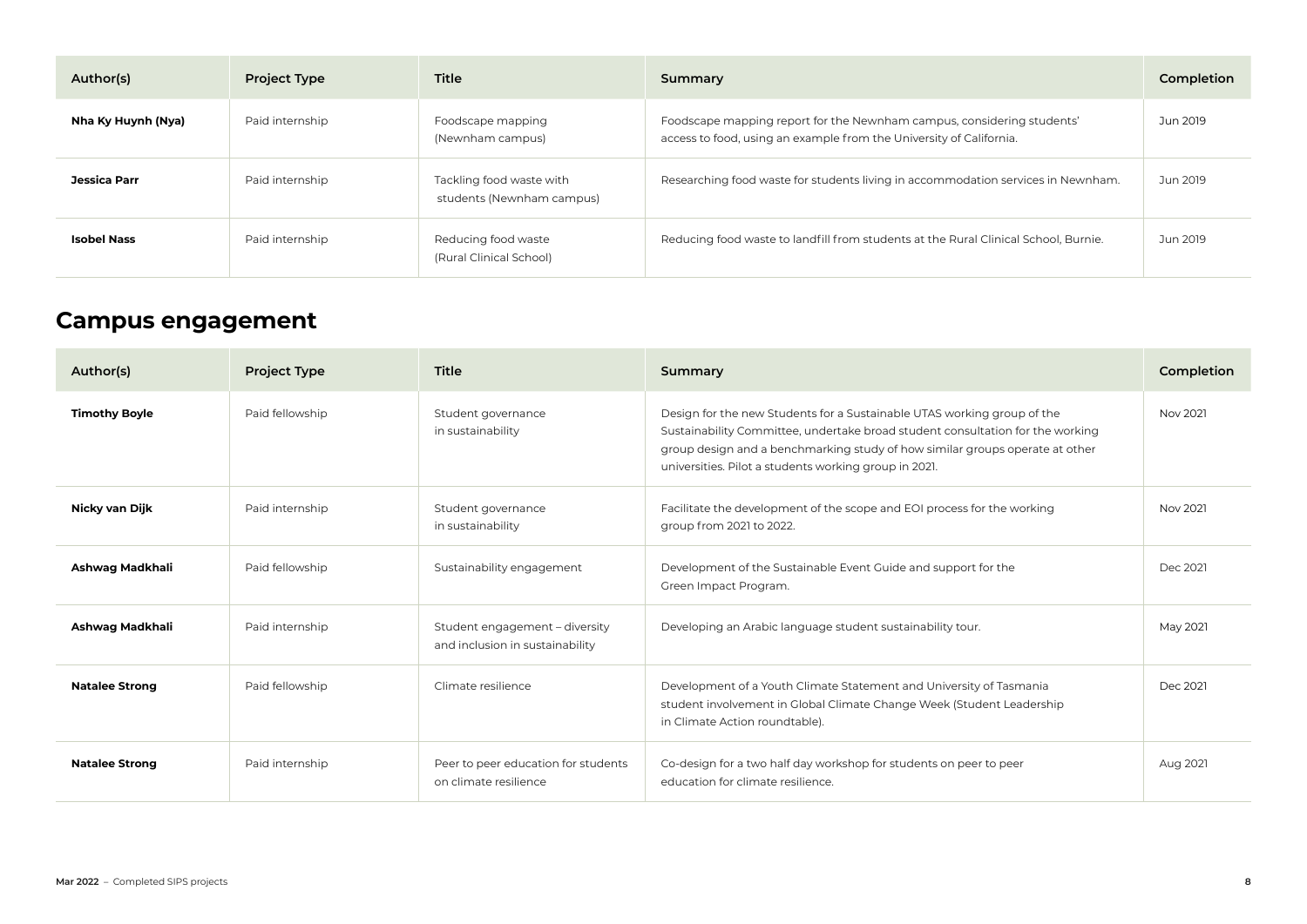| Author(s)                        | <b>Project Type</b>           | Title                                                                                                                                    | Summary                                                                                                                                                                                                                                                                                                                                                                                                                                            | Completion |
|----------------------------------|-------------------------------|------------------------------------------------------------------------------------------------------------------------------------------|----------------------------------------------------------------------------------------------------------------------------------------------------------------------------------------------------------------------------------------------------------------------------------------------------------------------------------------------------------------------------------------------------------------------------------------------------|------------|
| <b>Various</b>                   | Professional placement (CALE) | Climate café nipaluna program                                                                                                            | Grounded in social work theory, students co-designed with academic and<br>professional mentor(s) a climate café series. The cafes were hosted by social<br>work students through their placements, providing opportunities for facilitated<br>conversations about our responses to learning about the climate crisis.                                                                                                                              | Oct 2021   |
| <b>Diego Esquivel</b><br>Alvarez | Paid internship               | Sustainability engagement -<br>Green Impact                                                                                              | Green Impact staff and student program: interviews with participants for four articles.                                                                                                                                                                                                                                                                                                                                                            | May 2021   |
| Liuchun Wang                     | Paid internship               | Student engagement at<br>the Cradle Coast campus                                                                                         | Sustainability engagement for Green Impact Students in the North West.                                                                                                                                                                                                                                                                                                                                                                             | Oct 2021   |
| Natasha Booth                    | Curricular placement (CoBE)   | Communicating UCapture Platform                                                                                                          | Communication of UCapture Platform for University students.                                                                                                                                                                                                                                                                                                                                                                                        | May 2021   |
| <b>Ellen-Rose Sorensen</b>       | Paid fellowship               | Sustainability@UTAS Podcast                                                                                                              | A podcast series with University staff and students on integrating sustainability across<br>the University, available publicly online. The series is designed strategically so that<br>podcasts highlight and explain key strategic directions and news at the University.                                                                                                                                                                         | Dec 2021   |
| <b>Timothy Boyle</b>             | Paid internship               | Student engagement in<br>sustainability                                                                                                  | Benchmarking Sustainability Revolving Funds at other universities,<br>adapted to include insights for grant applications.                                                                                                                                                                                                                                                                                                                          | Nov 2020   |
| Jessica Flint                    | Paid fellowship               | Student engagement in<br>sustainability (Cradle<br>Coast campus)                                                                         | Working with the TUU Cradle Coast Campus to engage students in sustainability on<br>campus, particularly focusing on reducing food waste to landfill on campus.                                                                                                                                                                                                                                                                                    | Nov 2020   |
| <b>Junxiang Kuang</b><br>(John)  | Curricular placement (I-PREP) | Evaluation of the UTAS Cares<br>Facebook page                                                                                            | Review of the UTASCares Facebook page for opportunities and challenges going<br>forward, consult with University staff about the purpose and usefulness of the page.                                                                                                                                                                                                                                                                               | Nov 2020   |
| Zhi Wen Neoh                     | Paid internship               | Student engagement in Global<br>Climate Change Week<br>(Newnham campus)                                                                  | Preparation of student engagement materials for Global Climate Change Week<br>(GCCW) in October, support the design of the event at UTAS by contributing a<br>student voice and perspective to the internal staff working group for GCCW.                                                                                                                                                                                                          | Nov 2020   |
| <b>Various</b>                   | Professional placement (CoSE) | Data analysis and review of past<br>Global Climate Change Week<br>(GCCW) events and opportunity for<br>universities through Race to Zero | GCCW was created by the University of Wollongong in 2015 and has run for five<br>years involving universities and non-government organisations around the world.<br>A spreadsheet with details about the location and types of events each year is<br>available. Students used this data to review the diversity and type of events.<br>The review will assist the internal UTAS committee who are planning a larger<br>evaluation of the program. | Oct 2020   |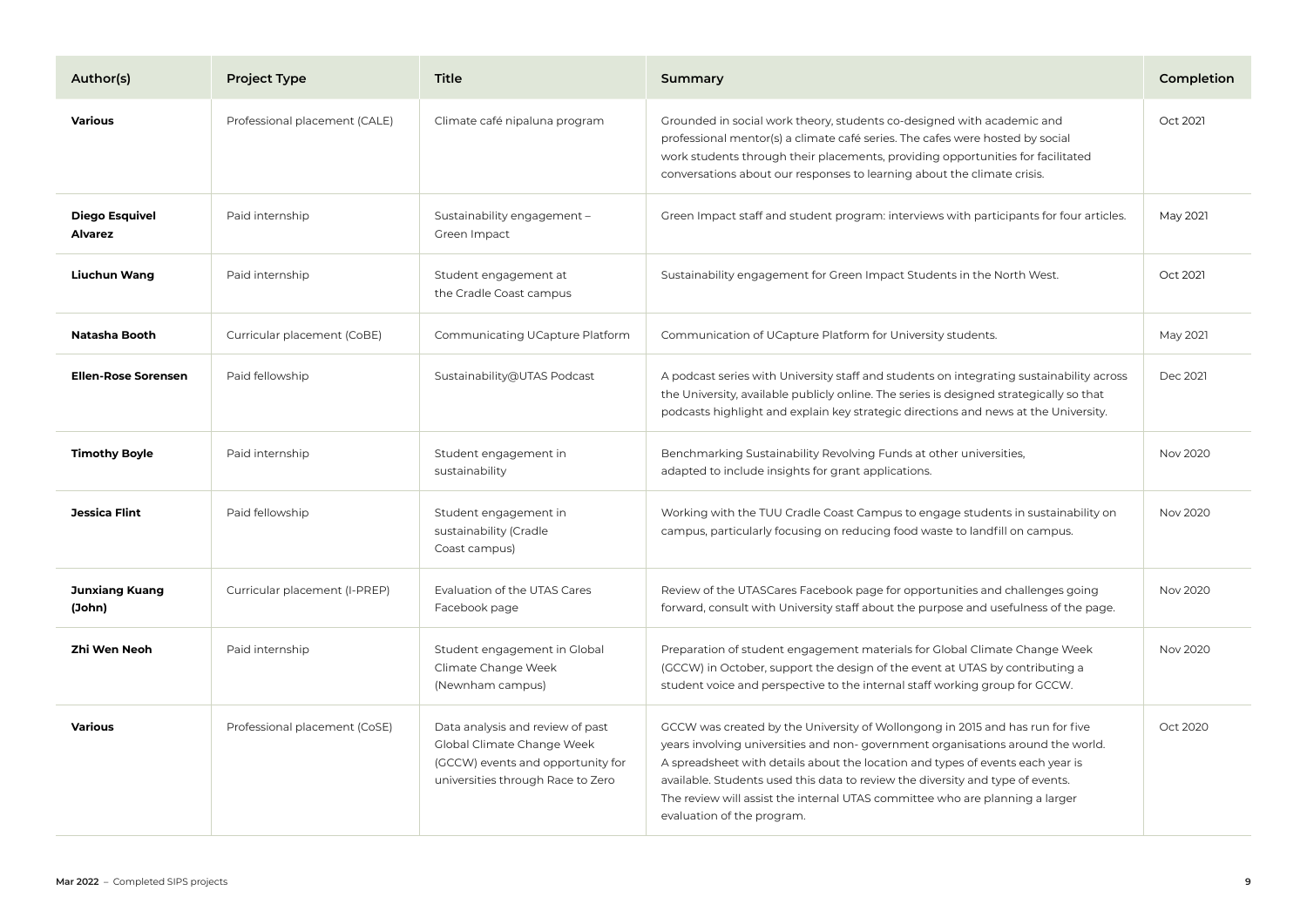| Author(s)                               | <b>Project Type</b>              | <b>Title</b>                                           | Summary                                                                                                                                                                                                                                                                                                                                       | Completion |
|-----------------------------------------|----------------------------------|--------------------------------------------------------|-----------------------------------------------------------------------------------------------------------------------------------------------------------------------------------------------------------------------------------------------------------------------------------------------------------------------------------------------|------------|
| <b>Will Plaister</b>                    | Paid fellowship                  | Sustainability workshops<br>for students               | Engagement of students at all campuses in sustainability, resilience<br>and leadership workshops.                                                                                                                                                                                                                                             | Dec 2019   |
| <b>Jing Fan</b>                         | Paid fellowship                  | Sustainability Tour expansion                          | Expansion of sustainability trail map from Sandy Bay campus to Newnham,<br>Inveresk and Cradle Coast campuses.                                                                                                                                                                                                                                | Nov 2019   |
| Jessica Flint                           | Paid internship                  | Green Impact staff engagement<br>(Cradle Coast campus) | Jessica Flint has met with staff at the Makers Workshop and Cradle Coast<br>campus to prepare for Green Impact.                                                                                                                                                                                                                               | Dec 2019   |
| Zhi Wen Neoh                            | Co-curricular internship (IPREP) | Global Climate Change<br>Week (Newnham)                | Supporting Newnham staff to prepare for Global Climate Change Week events.                                                                                                                                                                                                                                                                    | Nov 2019   |
| <b>Josh Coleman</b>                     | Curricular placement (TSBE)      | Student engagement<br>in sustainability                | Marketing sustainability for student events and stalls.                                                                                                                                                                                                                                                                                       | Nov 2019   |
| <b>Fengjing Xu</b>                      | Curricular placement (CALE)      | Social work and sustainability                         | Climate change resilience and wellbeing for students.                                                                                                                                                                                                                                                                                         | Nov 2019   |
| Purnima Shrestha                        | Curricular placement (STED)      | Mapping sustainability<br>behaviours for students      | Mapping how students can contribute to the SDGs through daily<br>sustainable in Melville Street Apartments.                                                                                                                                                                                                                                   | Nov 2019   |
| <b>Pedro Martinez</b>                   | Co-curricular internship         | Sustainability programs<br>at universities             | Comparing sustainability programs at the University of Tasmania<br>and the University of California.                                                                                                                                                                                                                                          | Nov 2019   |
| Jing Fan                                | Paid internship                  | Sustainability Tour<br>(Sandy Bay campus)              | Develop a sustainability map for the Sandy Bay campus. A pilot for the<br>online map has been created featuring stories of student projects on campus.                                                                                                                                                                                        | Jun 2019   |
| <b>Ella Hilder</b>                      | Paid fellowship                  | Sustainability workshops<br>for students               | Student engagement liaison- engage students at all campuses<br>in sustainability, resilience and leadership workshops.                                                                                                                                                                                                                        | Jun 2019   |
| <b>Hannah Macdonald</b><br><b>Birch</b> | Paid internship                  | Communicating with students<br>about TUU divestment    | The TUU Student Council recently voted to support divestment from fossil fuels, this<br>vote will be taken to the TUU Board in June. To prepare for the Board meeting the<br>SIPS project has sought to work with the TUU's investment management firm to<br>understand their proposal and communicate with students about the TUU's choices. | Jun 2019   |